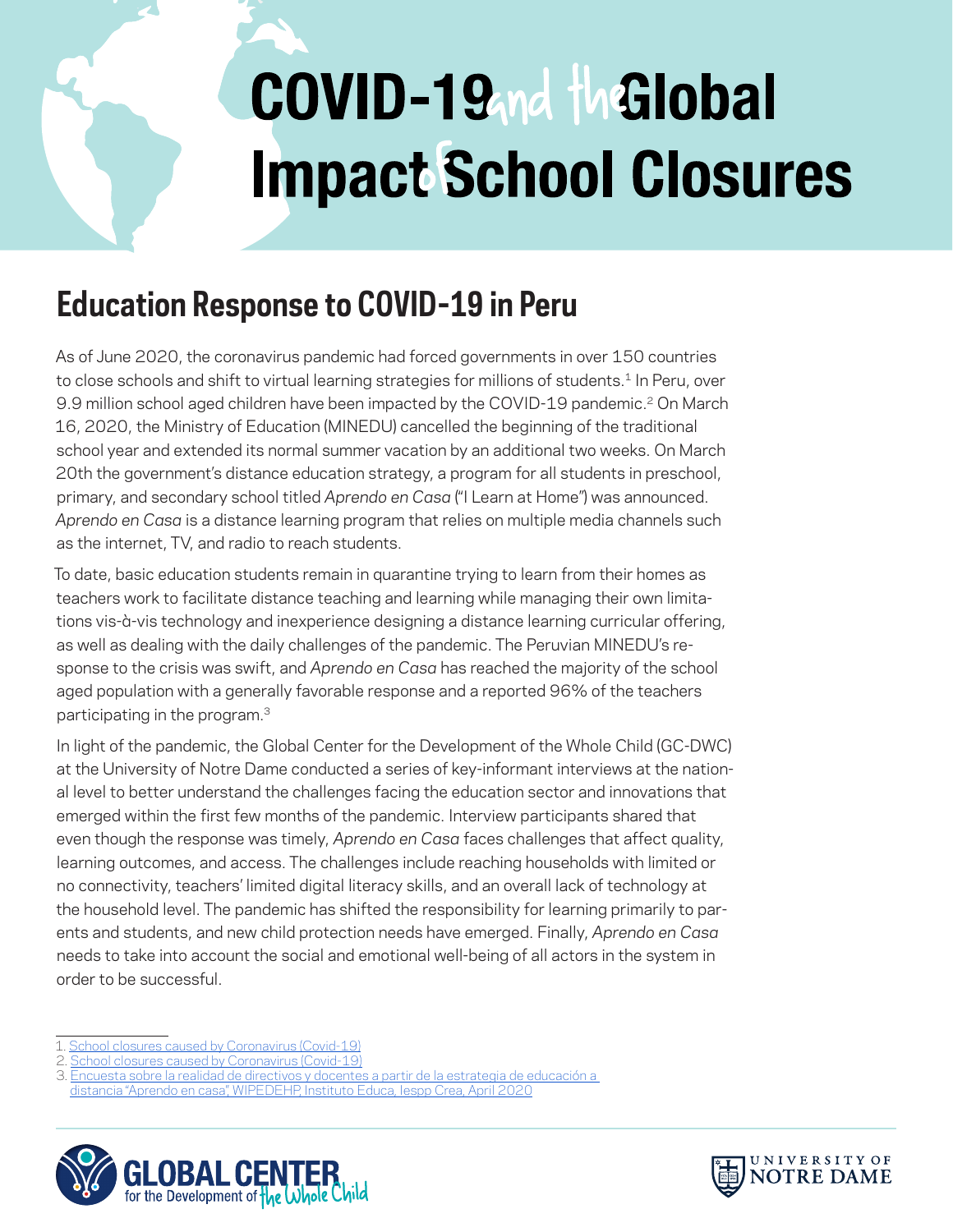#### COVID-19 Response Timeline



### **Education System's Response**

#### Rapid government creation of *Aprendo en Casa*, a distance learning strategy

On March 6th, the Ministry of Health confirmed the first case of COVID-19 in Peru,<sup>4</sup> and exactly one month later on April 6th, *Aprendo en Casa* was launched. The distance learning program has a number of resources including daily lessons for students in each grade level as well as resources for parents and students including links to digital reading platforms, educational games, and other learning tools. The *Aprendo en Casa* program, which is designed for all basic education students (pre, primary, and secondary school as well as alternative and special needs education), is distributed via internet, radio, and television in order to reach as many learners as possible. The solution was designed by the Ministry of Education but received significant support from private organizations and multilateral agencies.5

The challenges of organizing the launch of an education response in a matter of weeks were mitigated through extensive multi-organizational collaborations in Peru.<sup>6</sup> Key organizations including UNICEF, the

World Bank, UNFPA, the Inter-American Development Bank (BID), and UNESCO came together to develop a coordinated and coherent education response from the Ministry of Education.

*"...instead of each [organization] going off on their own in a different direction...we made getting organized among the key organizations the first priority." —Erika Cuba, UNICEF*

This collaboration involved a range of actors from universities working to produce educational content; private actors such as mobile network operators, television and radio stations bringing broadcasting commitments; and donors supporting the production of this new platform. This coordination ensured a smooth rollout of *Aprendo en Casa* and set a precedent for continued collaboration throughout the project involving regional governments and the Local Education Management Unit (UGEL).

To address cost factors associated with personal use of a digital platform for end-users, the MINEDU collaborated with the Ministry of Transportation and Communications and mobile phone operators in order to ensure that the *Aprendo en Casa* platform did not consume users' data, enabling users to navigate the platform free of charge.

*"Aprendo en Casa is a monumental effort. In just a few short weeks [MINEDU] developed a platform that reaches students via radio, television, etc." —Martin Vegas, UNESCO*

<sup>4.</sup> Brote de nuevo coronavirus (COVID-19,) Ministry of Health

<sup>5.</sup> ["Aprendo en casa" tendrá apoyo de grandes firmas tecnológicas y](https://www.gob.pe/institucion/minedu/noticias/111617-aprendo-en-casa-tendra-apoyo-de-grandes-firmas-tecnologicas-y-del-sector-educativo)  [del sector educativo](https://www.gob.pe/institucion/minedu/noticias/111617-aprendo-en-casa-tendra-apoyo-de-grandes-firmas-tecnologicas-y-del-sector-educativo)

<sup>6.</sup> Cuba, Erika. Interview. Conducted by Patricia Cabrerizo, April 2020.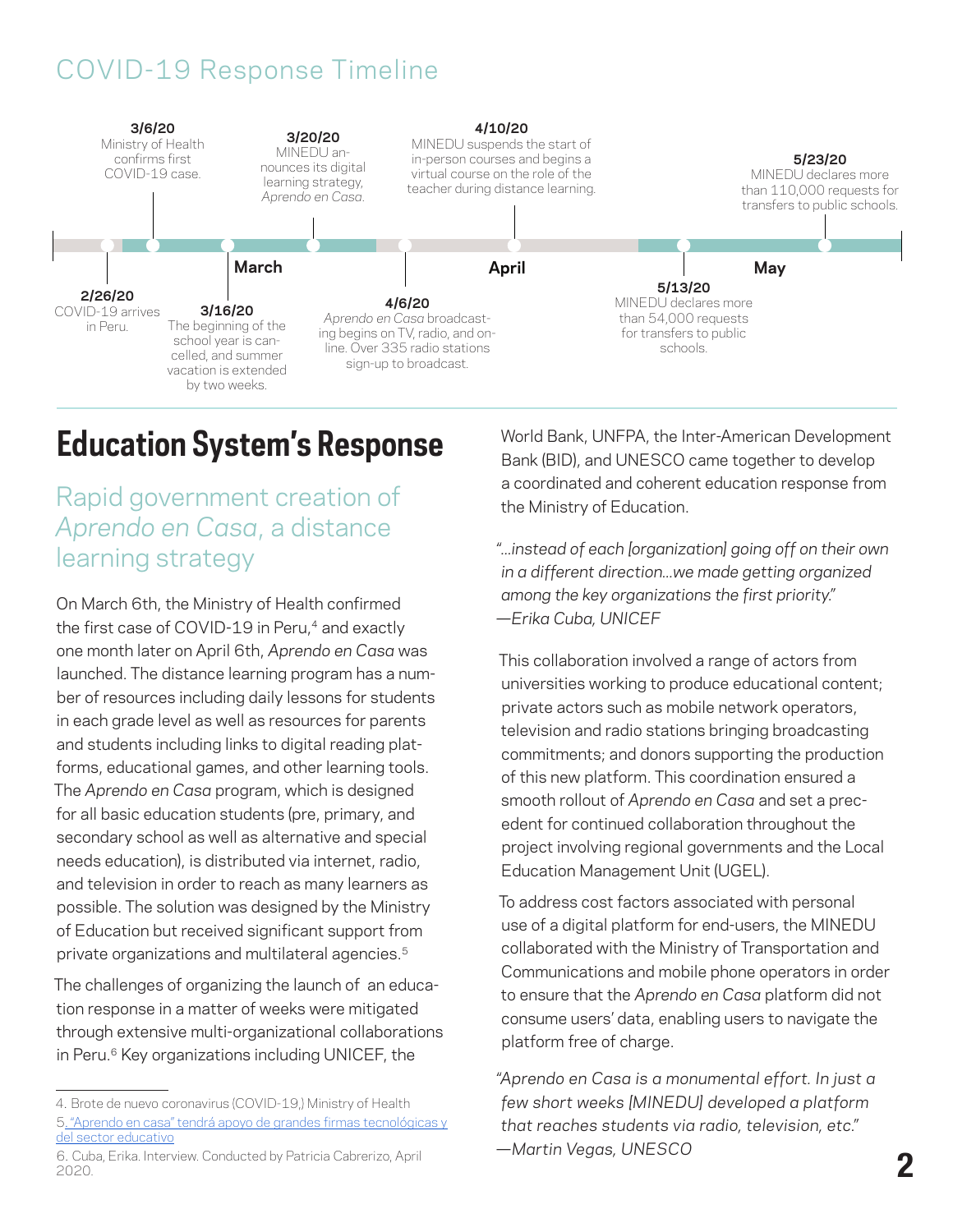#### Accessibility of Aprendo en Casa

To prepare for home learning, the national curriculum in Peru needed to be adapted for use on digital platforms, while simultaneously taking into consideration language barriers and the learning curve of teachers, students, and parents adapting to technology-assisted platforms as the primary teaching and learning tool. Equity and access were primary considerations to ensure the inclusion of at-risk students in the program. There was a huge push to not leave any student behind and ensure that the program was accessible to everyone including to those whose first language is not Spanish as well as students with disabilities.

The MINEDU's pedagogical team worked to convert existing content into a format that could be used online in order to upload it to the *Aprendo en Casa*  platform. The program is not meant to replicate a classic school day, and not all of the normal subjects were included in the curriculum: focus was placed on key basic education subjects such as literature, mathematics, social studies, and citizenship.

With 48 languages spoken in Peru, the majority of which are spoken in rural areas, significant investment was made to ensure new material was also put in the relevant languages as well as adapted to reflect different cultural characteristics. Out of the 1.2 million children living in rural zones around 520,000 have a mother tongue different from Spanish. To ensure that indigenous children would be able access educational content, MINEDU developed radio programs in nine major indigenous languages and is currently supporting the regions in the production of radio programs in additional languages. To promote accessibility for all, the *Aprendo en Casa* television programs are also broadcasted in sign language.

#### Connectivity and Collaboration around *Aprendo en Casa*

According to the December 2019 report from the National Institute of Statistics and Information Technology (INEI), only 39% of households in Peru have access to the internet, and in rural areas, less than 5% do.7 Furthermore, even in areas with digital coverage, "...some families only have one cellphone in the house, which may not be available for the child's education<sup>"8</sup> meaning that alternative educational channels needed to be developed in order to ensure that home learning was able to reach all households.

In order to address connectivity issues and ensure that all children would have access to education while quarantined at home, lessons formatted for television and radio were developed and became key resources for students and teachers in areas without internet coverage. Radio has proven to be especially adaptable to local contexts, and the low production costs mean that teachers and community groups can record programs to complement the content of *Aprendo en Casa*. At first, only the national TV and radio channels broadcasted the *Aprendo en Casa* programs, but private TV channels and regional radio stations quickly joined in and started to broadcast the programs as well. Local education secretariats worked closely with the regional and local radio and television channels, which ultimately were key in expanding coverage to rural households.

*"...there are pictures of the municipalities erecting their own antennas, or speakers in the rural zones, very moving pictures that make you realize that truthfully everyone joined forces, both the private as well as public sector. Everyone was working within their own area so that [Aprendo en Casa] reached more and more people, and this illustrated the level of alignment of these programs." —David Vera Tudela, MINEDU*

There are pictures of the municipalities erecting their own antennas, or speakers in the rural zones, very moving pictures that make you realize that truthfully everyone joined forces, both the private as well as public sector. **" "**

<sup>7.</sup> [Acceso de los hogares a las Tecnologías de Información y Comu](https://www.inei.gob.pe/media/MenuRecursivo/boletines/ticdiciembre.pdf)[nicación \(TIC\)](https://www.inei.gob.pe/media/MenuRecursivo/boletines/ticdiciembre.pdf)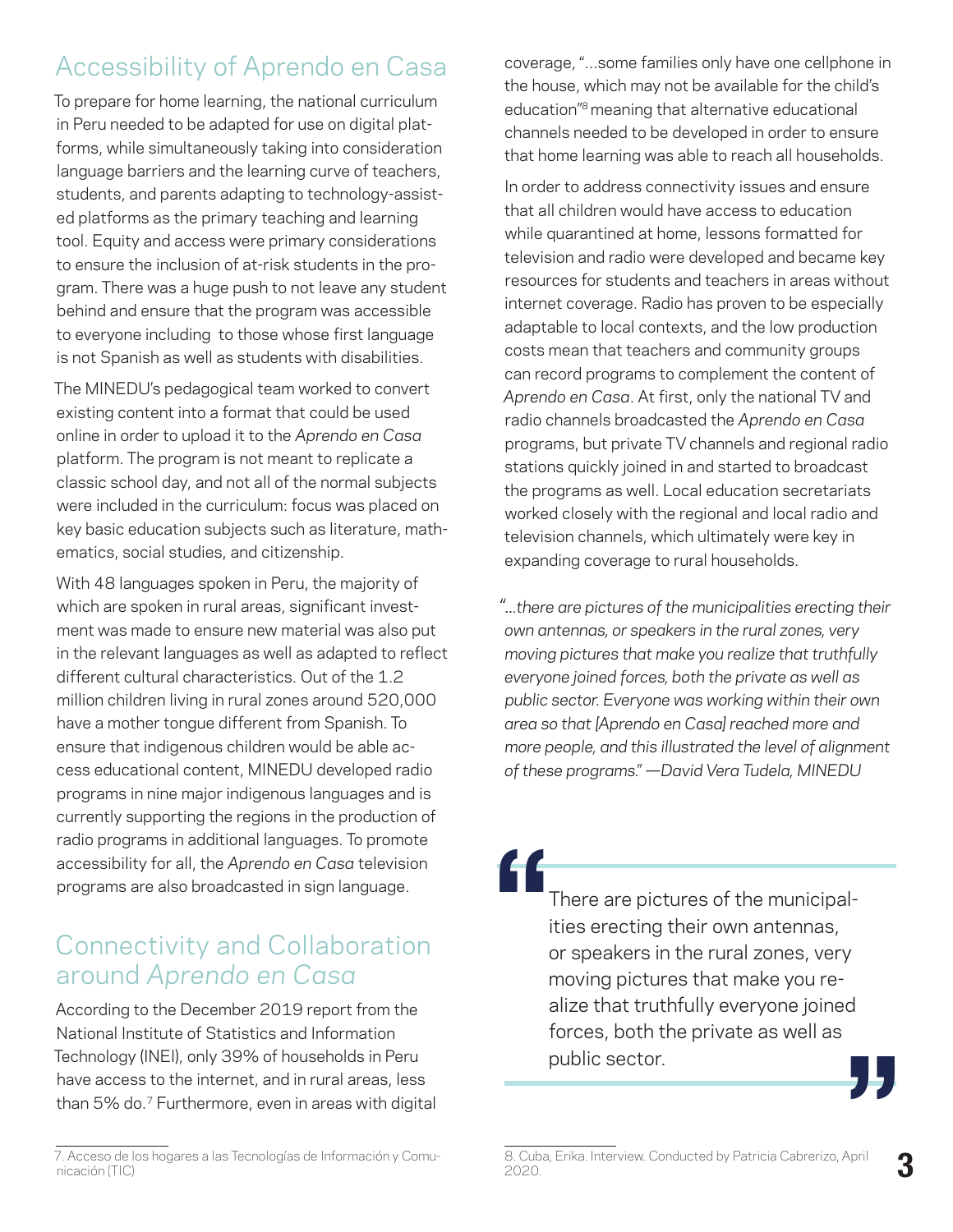#### Closing the Connectivity Gap with Minedu Tablets

According to Nora Delgado, Director of Basic Education of Alternative, Intercultural, and Bilingual Services and Education Services in Rural Areas, there are an estimated 675,000 children between 8-18 years old without any form of connectivity living in Peru. In order to close the digital gap and reach rural areas unable to access any of the communication channels that *Aprendo en Casa* is distributed on, the government announced in April 2020 that it would purchase and distribute 719,000 tablets to be used in rural areas and nearly 123,800 tablets for children in urban areas living in poverty. MINEDU is currently working to load the tablets with educational material and estimates that the tablets will be ready to be distributed towards the end of June. Estimated to cost nearly 180 million USD (Perú repartirá 940.000 tablets),<sup>9</sup> the tablets are rechargeable and will also be distributed with solar panels.

#### Communication Channels

Even the most well-designed program is not effective if it is unknown to its intended audience, and thus, a major component of the digital education strategy was the communication strategy used to raise awareness around *Aprendo en Casa*.

Communication tends to flow top down, with MINE-DU communicating to the regions, regions to school directors, directors to teachers, and teachers to parents and students. Social media platforms, above all Whatsapp, were consistently mentioned as key communication channels to share information, give updates and facilitate dialogue. There were numerous examples of Whatsapp groups being used by school directors to communicate with teachers and by teachers to communicate with parents and amongst themselves. MINEDU keeps teachers abreast of updated content in the *Aprendo en Casa* platform through notifications sent via social media and Whatsapp in order to ensure that teachers are aware of the new content. Another example of the use of Whatsapp as a communication tool is UNESCO's Horizontes program, which collects data around the

9. [Perú repartirá 940.000 tablets para educación en casa mientras](https://www.infobae.com/america/agencias/2020/04/18/peru-repartira-940000-tablets-para-educacion-en-casa-mientras-aplaza-clases-presenciales-por-virus/)  [aplaza clases presenciales por virus](https://www.infobae.com/america/agencias/2020/04/18/peru-repartira-940000-tablets-para-educacion-en-casa-mientras-aplaza-clases-presenciales-por-virus/)

uptake of *Aprendo en Casa* via Whatsapp groups with teachers in their network.

The ubiquitous nature of communication channels such as Whatsapp and Facebook have proved to create an efficient and simple means to connect people; however, in order to be effective, school officials must have parents' contact details. There is a national database that supposedly contains the names and numbers associated with all students, but it has been reported to be incomplete, and as such, there are cases in which school officials are unable to reach families.

In addition to the complications of contacting students, some teachers in very rural areas are also unreachable because they have returned to their home communities to pass the quarantine where there is often no coverage.

*"I spoke to a teacher [who] only had numbers for half [of his class], and only a quarter of the students had internet, so the teacher could do very little to contact the students." —Santiago Cueto Caballero, GRADE*

#### Teacher Resources

MINEDU had previously developed a digital platform called PerúEduca for primary school teachers containing teacher resources and trainings on a variety of topics. The platform is now being used to orient, train, and relay information to teachers in three main areas: distance education strategies, technology, and social and emotional learning. According to David Vera Tudela of MINEDU, many teachers have accessed PerúEduca during the quarantine period, and the response to COVID-19 related courses has been positive.

**4** A number of interviewees noted that the role of teachers in the distance learning strategy was unclear at the beginning of the program, and teachers felt unprepared to deal with distance education. In response, MINE-DU developed informative courses and videos about COVID-19 and the role of teachers, as well as guidance on how teachers could take care of themselves as individuals and as citizens. A course titled "The role of the teacher in distance teaching and learning" was widely launched via PerúEduca in early April in order to help teachers adapt to virtual teaching. Within the course, there is a focus on developing strategies, which takes into consideration teacher needs and well-being and shares information on stress management, emotion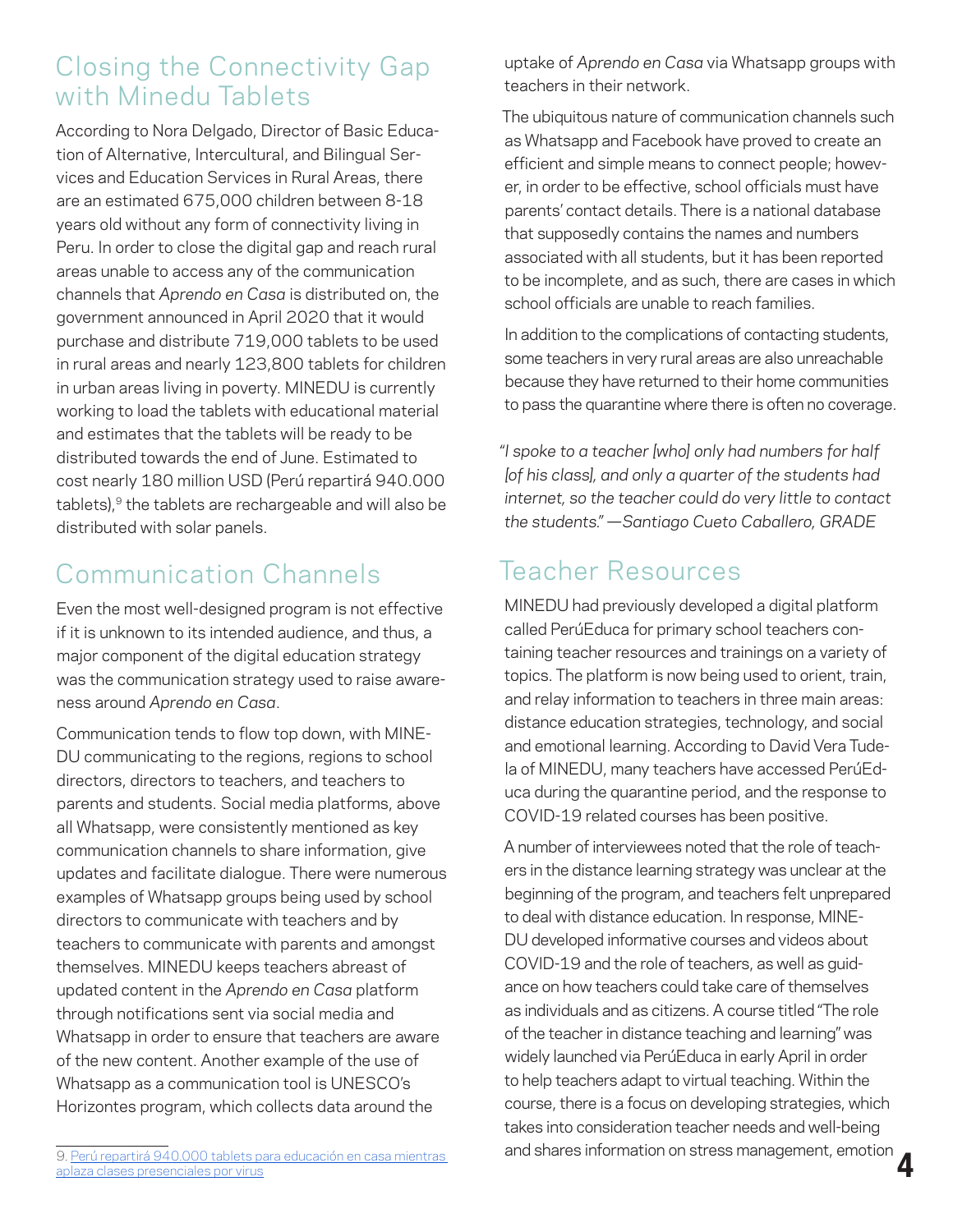regulation, health, and use of information.

There are also examples of teacher-led initiatives such as "De Profe a Profe" ("Teacher to Teacher"), a Facebook group for teachers, which was started to support teachers with the transition to a digital environment and help them overcome barriers around the use of Internet and Communication Technologies (ICTs). Now nearly 3,000 members strong, De Profe a Profe has become a platform to share resources, information, and ideas on how to engage with students during COVID-19 crisis as well as to provide support for ICT related issues.

*"...teachers are sharing so much with each other because they need ideas [on how to teach digitally]..." —Pelusa Vilanueva, Co-Founder of De Profe a Profe*

Apart from the formal resources provided to teachers from the government and other organizations, teachers, especially those in rural areas, have created their own resources in order to ensure that their students are able to continue learning. In one project led by teachers in Cusco and Worldvision, teachers created workbooks and audio CDs to distribute to children with no connectivity whatsoever and therefore no way of accessing *Aprendo en Casa*. 10 There are also examples of teachers living in rural communities without access to the formal curriculum who created educational videos for children on daily activities such as harvesting local crops in order to ensure that learning in one form or another continues.<sup>11</sup>

## **Future Considerations and Challenges**

#### Digital Literacy

In addition to the connectivity challenges faced in the distribution of distance learning, the level of digital literacy among adults varies, and for many making the transition to digital learning has proven challenging. Whereas children and youth tend to be familiar with technology and have easily adapted to learning through digital channels, "...few [teachers] have a

solid command of ICTs and virtual resources.<sup>"12</sup> This adds an additional layer of complexity to digital strategies, requiring training for teachers in ICTs, resulting in the underutilization of digital platforms such as PerúEduca. To improve digital literacy among teachers the government is working to help them familiarize themselves with digital tools and has partnered with IBM to teach virtual tools to 2,750 teachers.

#### Going beyond Academic Learning

*"….often when [we are] developing the core capacities like mathematics and communication...it is easy to lose sight of the central role that subjects such as emotional development and citizenship have, so we have started to talk about citizenship and emotional development as important goals as well..." —Nora Delgado, MINEDU*

The importance of an integrated educational response that addresses social and emotional needs, child protection, nutrition, and teacher well-being was mentioned in the majority of the interviews, and there are a number of stakeholders working to strengthen MINEDU's response in these areas. For example, UNESCO´s Horizontes program is collaborating with the government to ensure that the education strategy includes the social and emotional needs of students, taking into special consideration the well-being of adolescents and their specific needs during the crisis.

Education strategies responding to COVID-19 and quarantine also need to take into account a new reality in which parents, on top of working or supporting the household and caring for children, are now having to take on the role of teacher, adding additional layers of stress to an already difficult situation. Domestic violence has increased in Peru, in part "...due to the confinement and constant stressful living conditions…" brought about by the quarantine, making it crucial to include programs around violence reduction in the home.<sup>13</sup>

*"As is occurring throughout the world…being in quarantine and being stuck at home is an extremely difficult emotional situation for children and adolescents….and requires [that the education system] focuses on socioemotional issues." —Daniel Yepez, Worldvision*

<sup>10.</sup> [Docentes cusqueños diseñan cuadernos y audios para reforzar](https://andina.pe/agencia/noticia-docentes-cusquenos-disenan-cuadernos-y-audios-para-reforzar-educacion-a-distancia-799347.aspx)  [educación a distancia](https://andina.pe/agencia/noticia-docentes-cusquenos-disenan-cuadernos-y-audios-para-reforzar-educacion-a-distancia-799347.aspx)

<sup>11.</sup> Vilanueva, Pelusa. Interview. Conducted by Patricia Cabrerizo, April 2020.

<sup>12.</sup> Uehera, Mirella. Interview. Conducted by Adriana Urrutia, April 2020.

<sup>13.</sup> Cuba, Erika. Interview. Conducted by Patricia Cabrerizo, April 2020.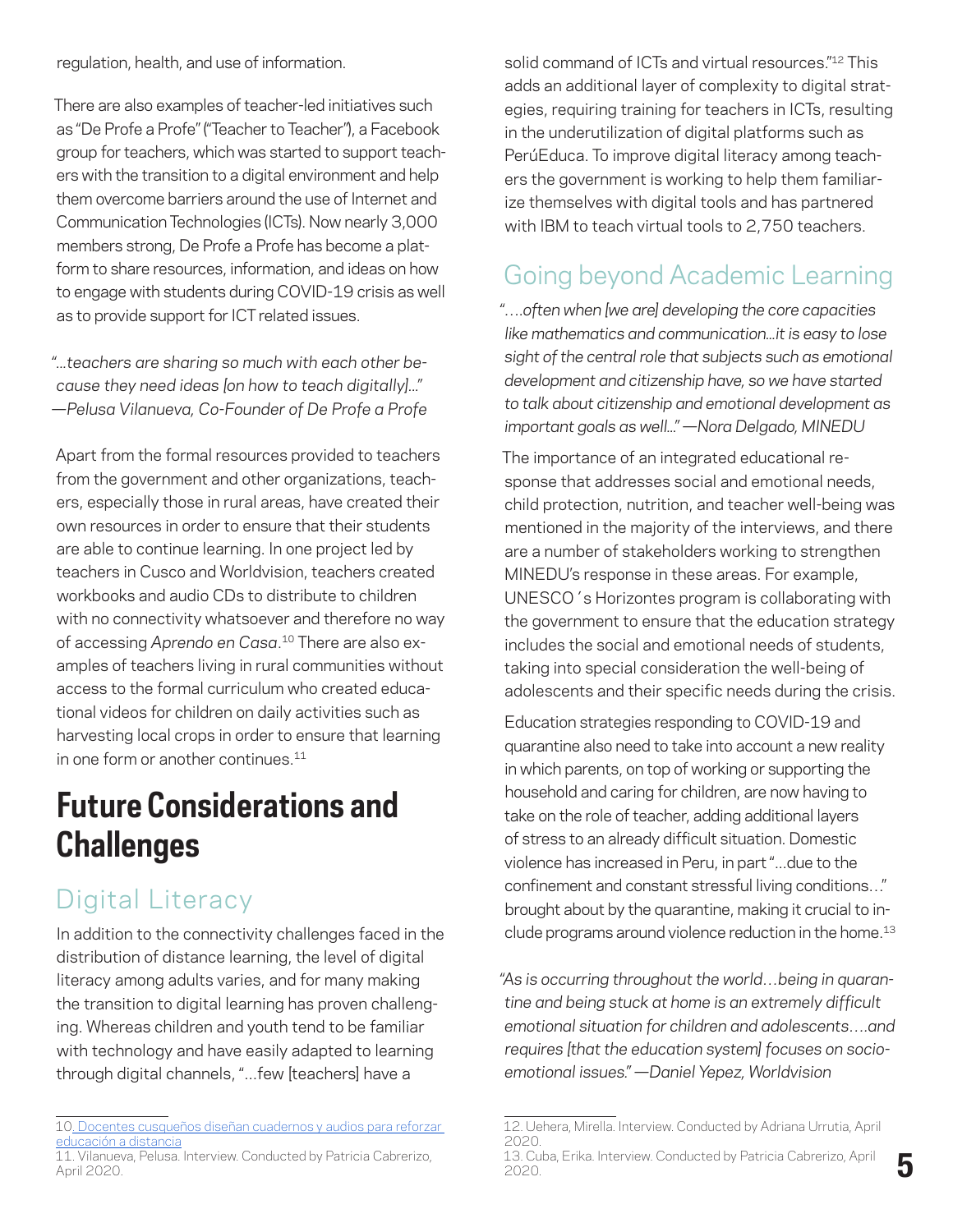The importance of addressing the social and emotional needs of teachers and equipping them with the necessary tools to support students and their families was also mentioned by over half of the interviewees as an important aspect of teacher training and support.

*"One issue which is going to be very important to address is the role of the teachers in providing emotional assistance and support to students….teachers are going to receive this demand from students and their families, and the question is up to what point can they respond …Teachers are not psychologists and shouldn't be required to be." —Pilar Sanz, MINEDU*

The importance of addressing the negative impact of losing the benefits of school feeding programs on vulnerable families was also a key consideration in the development of the education strategy. The government has confirmed that the Qali Warma school feeding program will continue and will expand to include vulnerable populations during the crisis period.14 As a response to COVID-19, measures have been put into place to distribute packaged food to parents who are then able to prepare the food at home for their children.<sup>15</sup>

#### Secondary and Higher Education

Despite the many challenges to implementing and rolling out a distance education program, the general consensus among interviewees was that the response for basic education was favorable. Secondary education however presented challenges specific to the educational needs of adolescents.

The uptake of *Aprendo en Casa* among adolescents appeared lower than their younger counterparts for a number of reasons. Adolescents are more likely to have household responsibilities and have less time to dedicate to their education. Additionally, adolescents may find traditional media education channels such as TV and radio unattractive and be unwilling to connect to these in order to learn.

There are also aspects of secondary education that tend to be more difficult to roll out digitally and at scale for adolescents, and it is unclear how the digital strategy will approach "areas such as socioemotional

training…how they will approach employability training... especially considering that the immediate future is very worrying [...] [and] how [...] youth are going to be able to insert themselves into the job market."16

There is uncertainty on the part of students, particularly adolescents and their families around the evaluation of coursework completed through digital channels, with some parents and adolescents questioning whether their studies will be validated at the end of the year.

Higher education has additional factors associated with digitalization and rollout that are not easily addressed. According to David Vera Tudela, "....in basic [education] you have the program of "Aprendo en Casa" and you have structured content that is being developed across multiple platforms; in the case of superior/higher education it is different. In [higher education] we function with courses and credits. It is more complicated because there are numerous paths- -areas of study, and numerous types of courses…."17 Higher education professors also tend to be older, which contributes to lower rates of digital literacy.

#### Private Education

While parents' reception of the public education strategy has been generally favorable, a dispute has developed between parents with children in private schools and the schools themselves. Private schools, ranging from high to low end pay schools, are facing push-back from parents who argue that they should not have to pay the monthly tuition fees if their children are not physically attending school. Schools are also forced to reconsider ancillary fees such as busing, meals, books, and examination fees despite some fixed costs remaining.

Parents themselves may be experiencing economic hardship, and requests from parents to transfer their children to public schools are growing. On May 13th, 54,000 requests to enroll in public schools had been filed by the MINEDU; on May 20th the amount had nearly doubled to 110,000.18

*"There are many low-cost private schools, both large and small that are at high risk of closing." —Luis Guerrero, Director of the Digital Journal Educacción* 

**6**

<sup>14.</sup> [Coronavirus en Perú: programa Qali Warma podrá entregar](https://elcomercio.pe/lima/sucesos/coronavirus-peru-programa-qali-warma-podra-entregar-alimentos-a-las-personas-vulnerables-nndc-noticia/?ref=ecr)  [alimentos a las personas vulnerables](https://elcomercio.pe/lima/sucesos/coronavirus-peru-programa-qali-warma-podra-entregar-alimentos-a-las-personas-vulnerables-nndc-noticia/?ref=ecr)

<sup>15.</sup> [Qali Warma distribuyó más del 80% de alimentos a nivel nacio](https://www.radionacional.com.pe/noticias/nacional/qali-warma-distribuyo-mas-del-80-de-alimentos-a-nivel-nacional)[nal](https://www.radionacional.com.pe/noticias/nacional/qali-warma-distribuyo-mas-del-80-de-alimentos-a-nivel-nacional)

<sup>16.</sup> Yepez, Daniel. Interview. Conducted by Wendy Smith, April 2020.

<sup>17.</sup> Vera Tudela, David. Interview. Conducted by Adriana Urrutia, April 2020.

<sup>18.</sup> [Ministro Benavides: más de 110 mil estudiantes han solicitado](https://www.gob.pe/institucion/minedu/noticias/164293-ministro-benavides-mas-de-110-mil-estudiantes-han-solicitado-traslado-a-colegios-publicos)  [traslado a colegios públicos](https://www.gob.pe/institucion/minedu/noticias/164293-ministro-benavides-mas-de-110-mil-estudiantes-han-solicitado-traslado-a-colegios-publicos)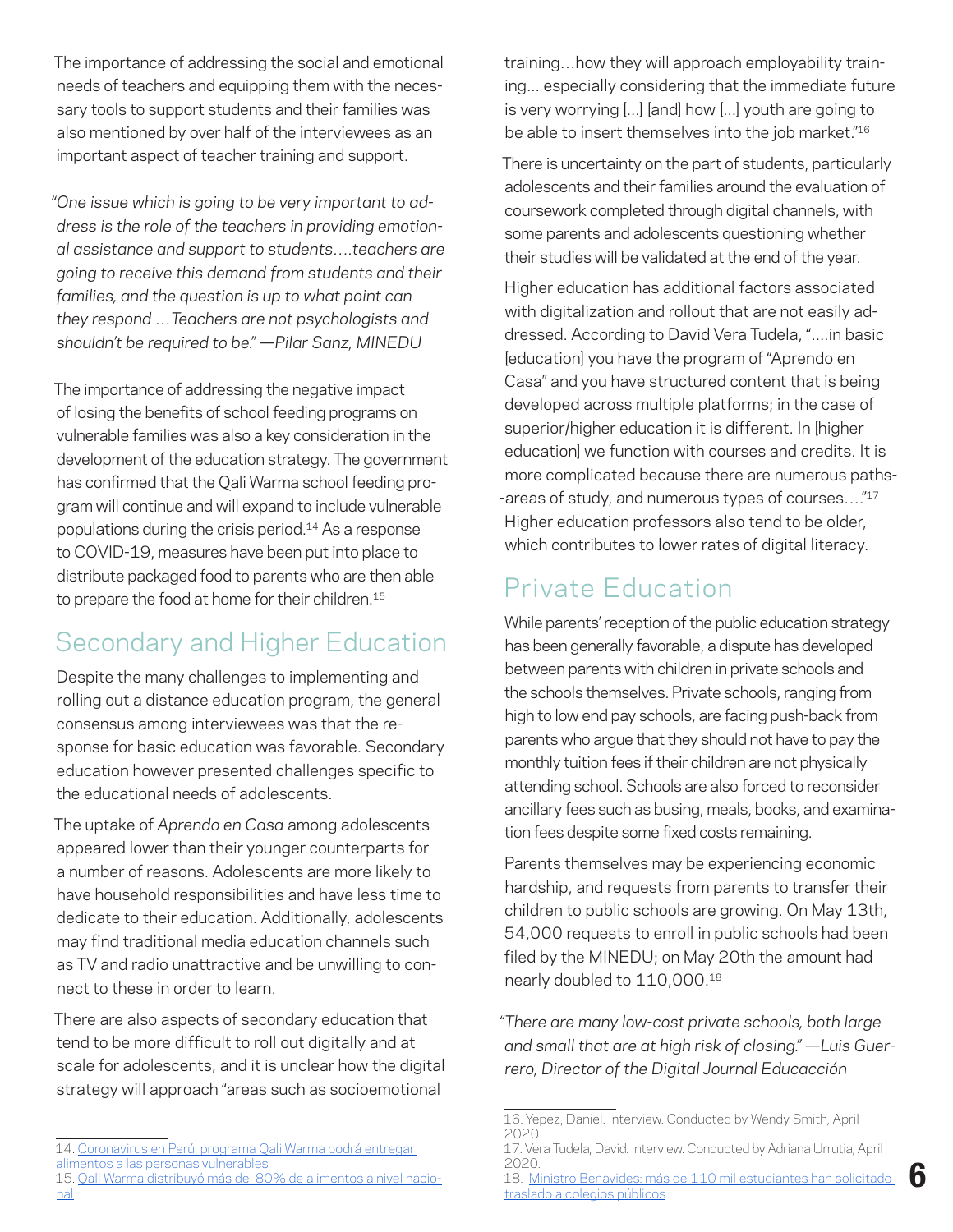# **Conclusion**

Despite the hardship that the COVID-19 pandemic has caused and will continue to cause for the foreseeable future on a global level, governments and communities worldwide have responded to the challenges with innovative responses. The Peruvian Government's response to the pandemic was hailed as one of the most decisive responses in the world,<sup>19</sup> being both rapid and comprehensive.

Nevertheless, there are still issues to be addressed. The success of the tablet distribution project is yet to be seen, COVID-19 continues to spread rampantly within the country, and there is a fear that when schools do eventually re-open, parents will be afraid to send their children back to the classroom.

However, the changes to the education system are considered by many to be changes that will have a long-lasting and positive influence. The new digital strategy pushes teachers to ramp up their knowledge of digital technologies, and new approaches to communication that create connections and networks that will undoubtedly remain, even after the end of the pandemic.

The future is digital, and digital education has many advantages over a physical classroom. While digital technology has limitations related to connectivity, if these limitations are addressed through progressive initiatives such as the distribution of tablets and are combined with traditional in-class school systems, there is the potential to reach a significant number of students. In mid-May the Ministry confirmed that over 90% of students in the country had connected to *Aprendo*  en Casa, and 60% of parents were satisfied with the strategy.<sup>20</sup> There is undoubtedly still a great amount of work to be done to create an equitable, high-quality system, which is accessible by all students, but, as Fátima Saldonid, the TV host of *Aprendo en Casa* states, "I think now we are at the start of a new process. We have an opportunity to take a fresh look at education. We have a great chance to create the type of society that we aspire to..."<sup>21</sup>

<sup>19.</sup> [Why Even Peru's Top-Notch Plans Failed to Stop the Coronavirus Pandemic](https://www.worldpoliticsreview.com/articles/28795/why-even-peru-s-top-notch-plans-failed-to-stop-the-coronavirus-pandemic)

<sup>20.</sup> [Ministro Benavides: "Más del 90 % de estudiantes ha tenido contacto con la estrategia Aprendo en casa"](https://www.gob.pe/institucion/minedu/noticias/154637-ministro-benavides-mas-del-90-de-estudiantes-ha-tenido-contacto-con-la-estrategia-aprendo-en-casa)

<sup>21. &</sup>quot;Listen, Watch, Learn: Peru's school system takes to the airwayes."